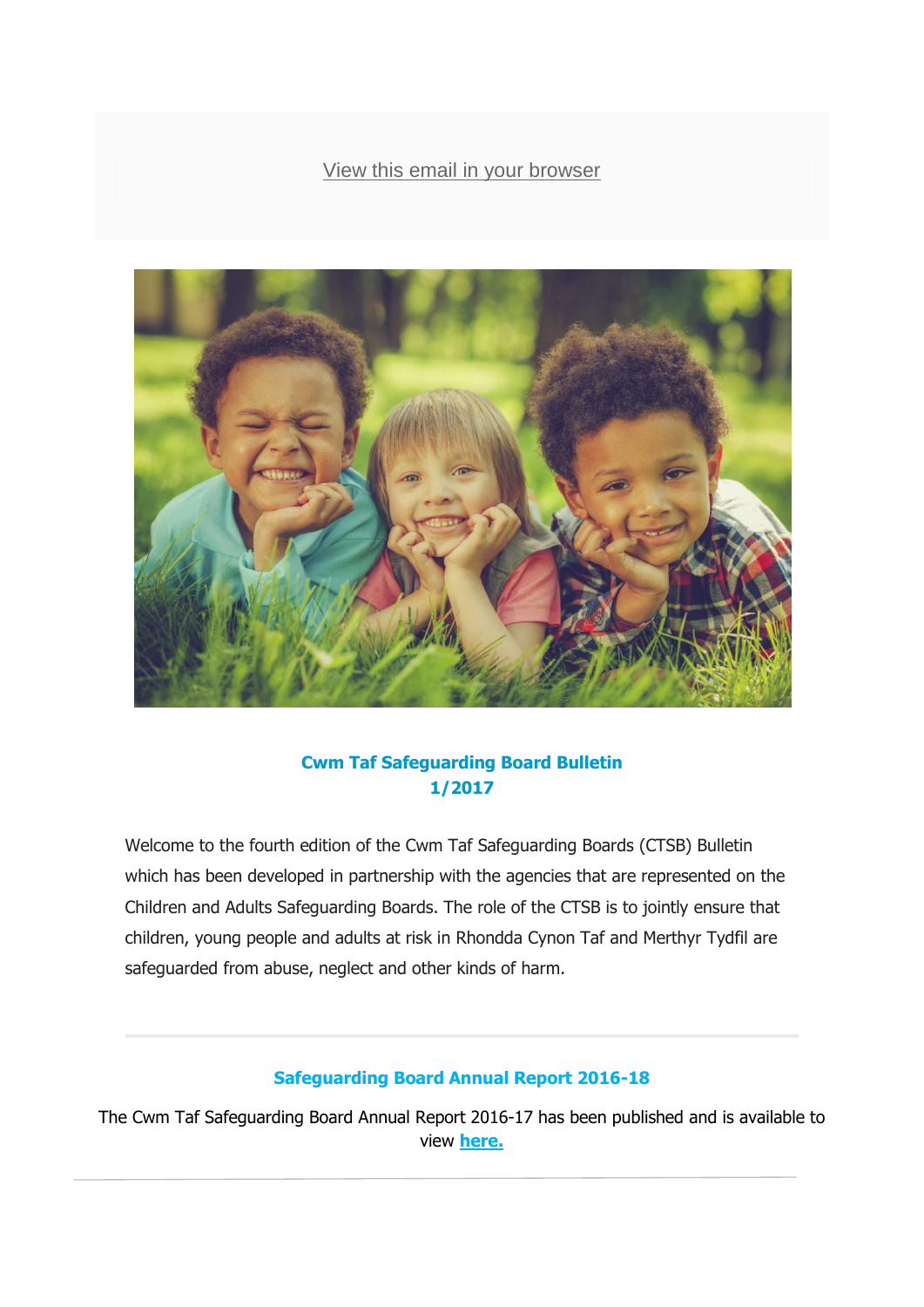

The National Independent Safeguarding Board website has now been launched!

Please visit **[www.bwrdddiogelu.cymru](http://www.bwrdddiogelu.cymru/)** to access the website in Welsh or **[www.safeguardingboard.wales](http://www.safeguardingboard.wales/)** for English.



## **What is a Private Fostering arrangement?**

Victoria Climbie was brought to the UK by her Great Aunt from the Ivory Coast under a private fostering arrangement. Victoria died in 2000 and this case led to an overhaul and major changes in child protection procedures in the UK.

A private fostering arrangement is one that is made privately (without the involvement of a local authority) for the care of a child under the age of 16 years (under 18, if disabled) by someone other than a parent or close family member in their own home, with the intention that it should last for 28 days or more.

Close family member as defined by the Children Act is a Parent/Step parent/Grandparent/Aunt/Uncle/Brother/Sister/Step-Brother/Sister. 'Step' includes by marriage as well as by blood.

#### **In what situation might a child be privately fostered?**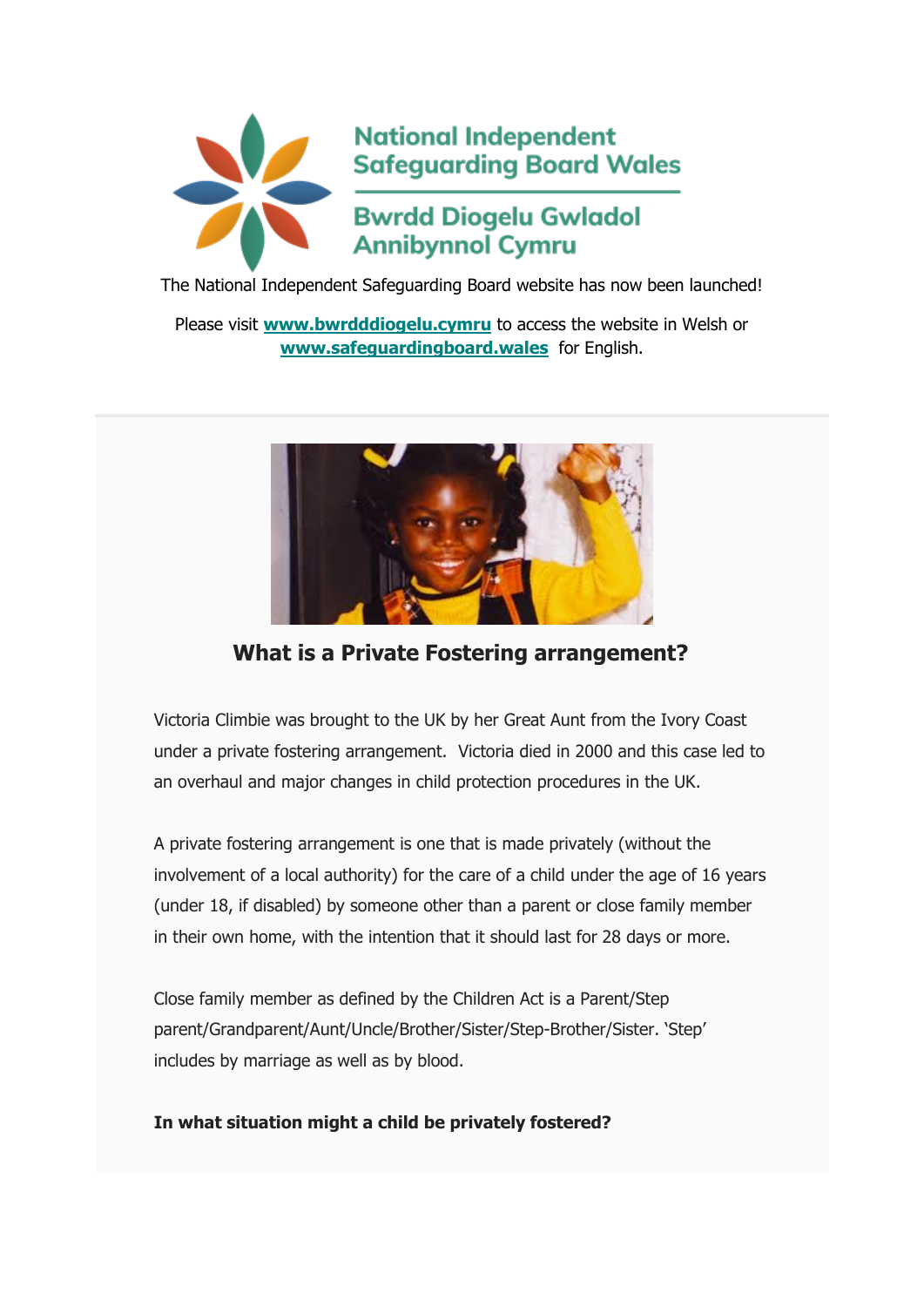- Parental illness
- Substance Misuse
- Mental health issues
- Parent in prison
- Family crisis
- Teenagers estranged from parents
- Parents move, wanting child to remain in the same school
- Working elsewhere in UK
- Trafficked into the UK

#### **What and who's Responsibility?**

- Each party (parent/private foster carer) involved in the private fostering arrangement has a legal duty to inform the relevant local authority at least six weeks before the arrangement is due to start. Not to do so is a criminal offence.
- Once the notification has been made to the authority, Children's Services have a duty to visit and speak to the child, the parent and the private foster carer; and everyone in the carer's household. Children's services will then undertake a range of suitability checks including DBS checks on everyone in the household over the age of 16.
- Other professionals, for example GPs surgeries and schools, also have a responsibility to report to the local authority where they are aware or suspect that a child is subject to a private fostering arrangement.
- Local Authorities also have a duty to raise awareness of the requirements to report to themselves of any private fostering arrangements in their area.

## **Children whose private fostering arrangement began during the year RCT/MTCBC/Wales**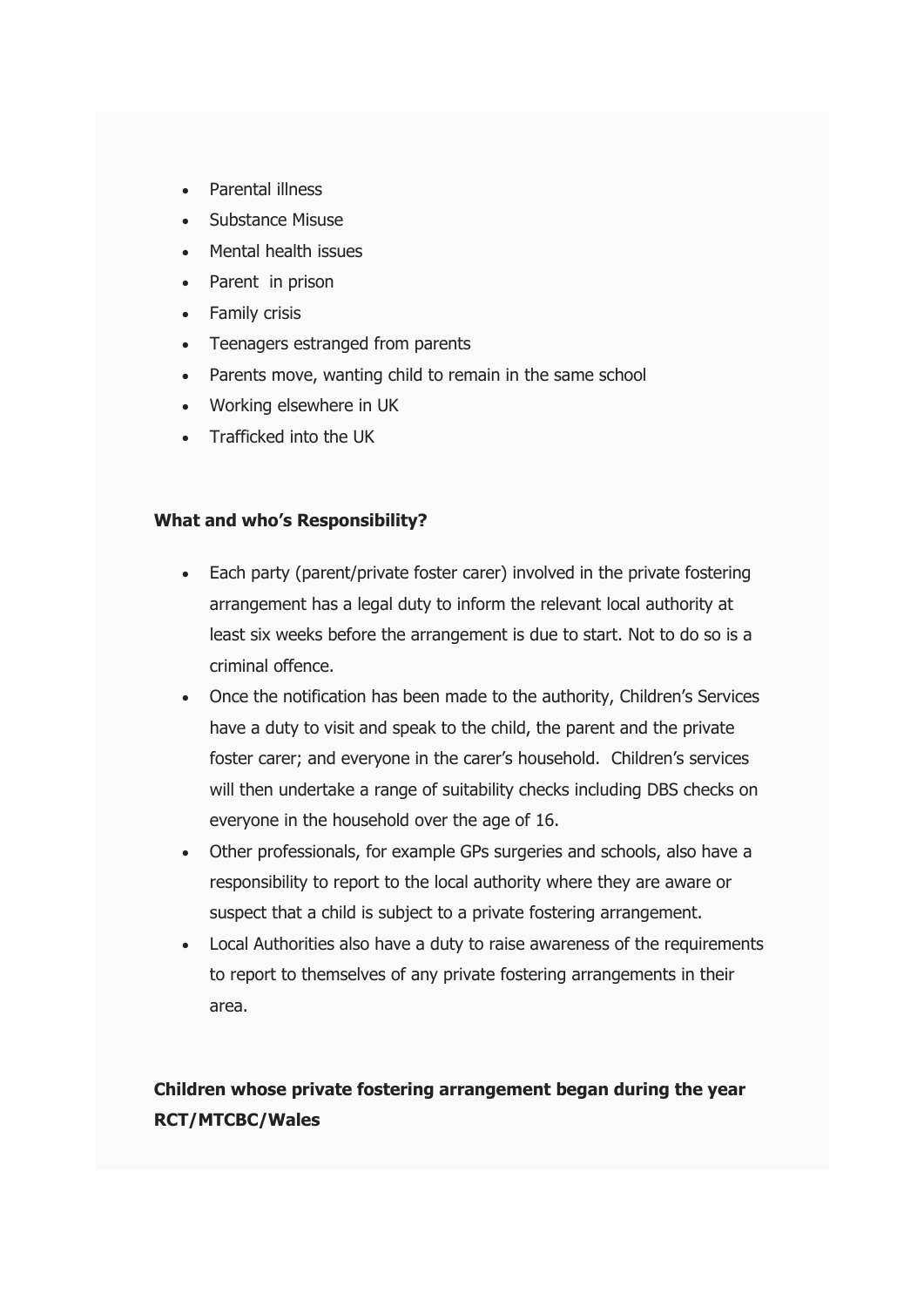|              | 2015-          | 2014- | 2013- | 2012-       | $2011 -$ | 2010- | 2009- |
|--------------|----------------|-------|-------|-------------|----------|-------|-------|
|              | 2016           | 2015  | 2014  | 2013        | 2012     | 2011  | 2010  |
| <b>RCT</b>   |                |       |       |             |          |       |       |
| <b>MTCBC</b> |                |       |       |             |          |       |       |
| <b>Wales</b> | 4 <sub>1</sub> |       | 69    | $H_{\perp}$ | 60       | 69    | 100   |

Data provided by Welsh Government

#### **What is the Relevant Legislation for Private Fostering?**

Children Act (1989) Part 9

The Children (Private Arrangements for Fostering) (Wales) Regulations 2006



# **Safeguarding Week 2017**

National Safeguarding week across Wales this year will take place between the  $13<sup>th</sup>$ and the  $17<sup>th</sup>$  November 2017.

Safeguarding Week aims to deliver awareness-raising events for the general public and professionals to reinforce key messages around safeguarding children, young people and adults at risk. The week will encompass a range of specialised events for the public as well as providing training for professionals.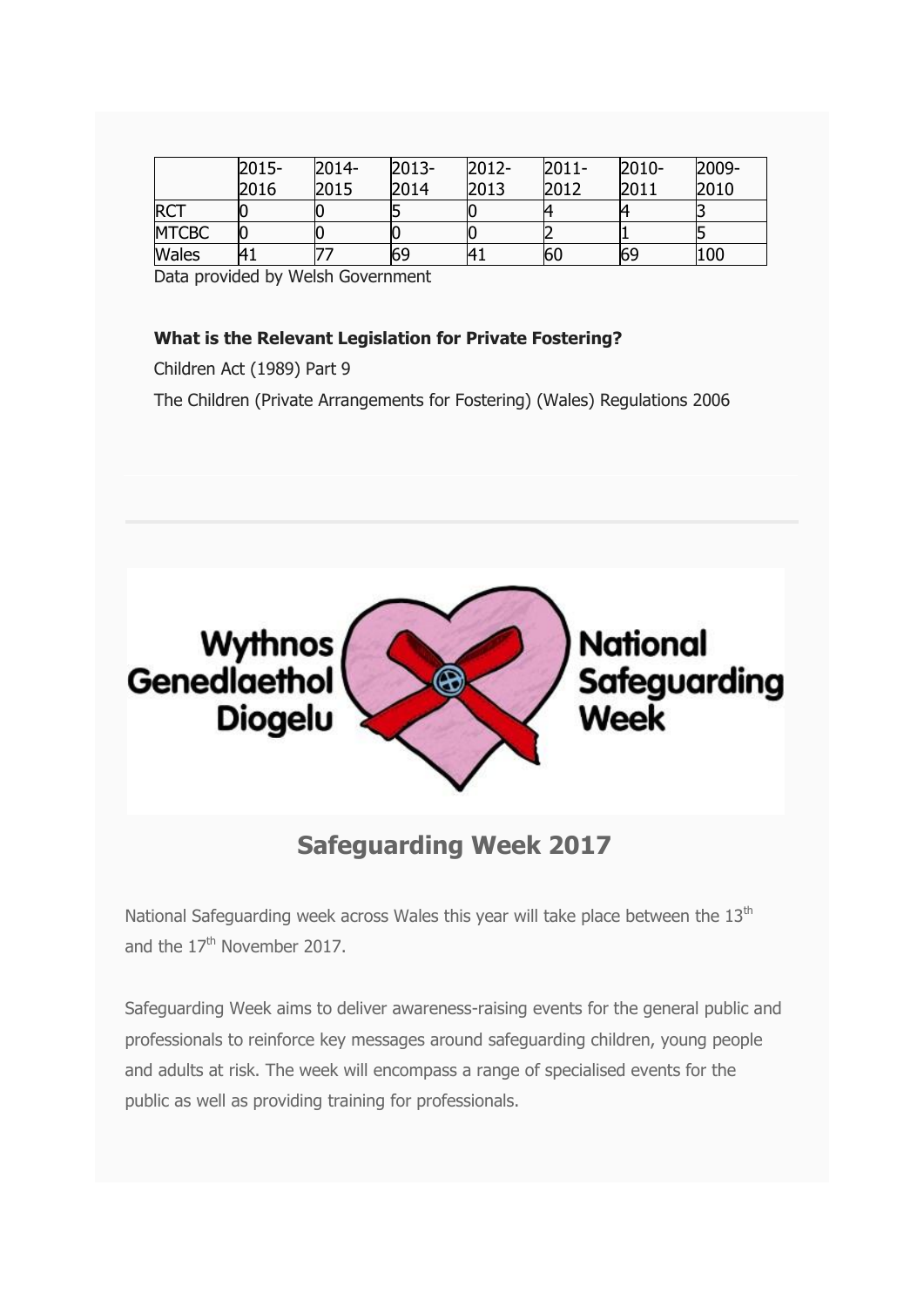To find out more information about events being held during safeguarding week please [click here.](http://www.cwmtafsafeguarding.org/media/1616/safeguarding-week-programme-2017-eng-final.pdf)

If you require any further information or have any suggestions for events or activities that your agency would like to host during Safeguarding week please contact the Business Unit **on 01443 484 560** or via email at **[cwmtafsafeguarding@rctcbc.gov.uk](mailto:cwmtafsafeguarding@rctcbc.gov.uk)**



## **Become an expert in your child's online world in six weeks**

O2 have joined forces with the NSPCC on a mission to help all children and their families in the UK stay safe online.

They are offering useful tools, support and guidance to help parents and carers have conversations with their children about their online lives.

To find out more please [click here](https://nspcc.o2.co.uk/)**.**

# **Life Journey Work in Cwm Taf**

This is a briefing note for foster carers and professionals who have involvements with looked after young people. It provides information about the way we think about and plan life journey work with children and young people. All children who are looked after need to have an understanding of their family history and their unique journey.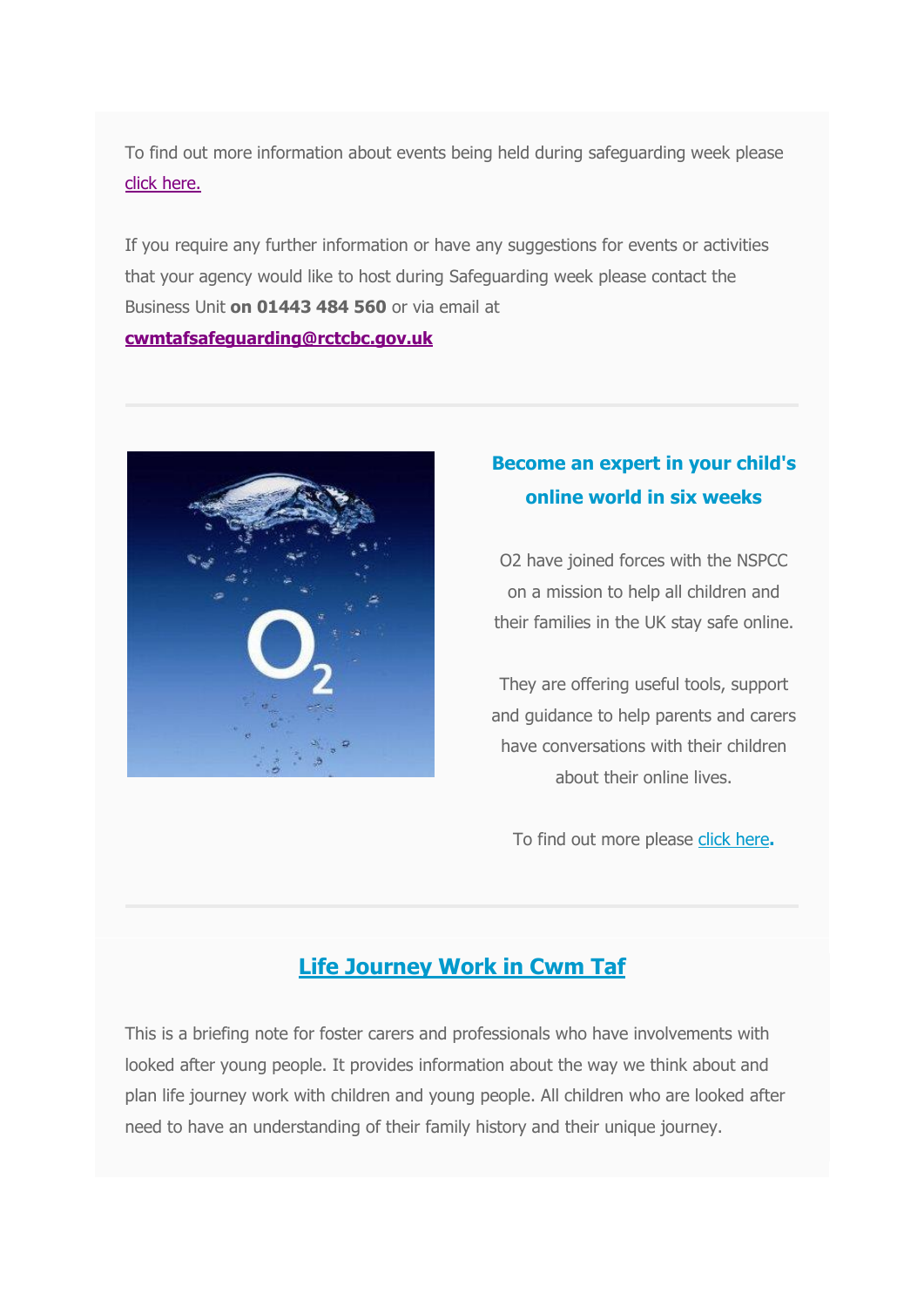Life journey work is designed to help a child to make sense of their past and understand their current situation in order to help them to move into the future.

Life Journey work captures an account of a child's life in the way that is right for the child / young person. It can be done using a variety of tools that may include one, several or all of the following:

- Significant items /objects and records ( e.g. first teddy, outfit, toy)
- Words
- Drawings
- Photographs
- Videos
- Craft work and fabric

It provides looked after young people with:

- a chronological record of a child's life and important factual information about their birth family, other important people and places
- an opportunity to integrate the past into the future so that childhood makes sense
- provide a basis on which a continuing Life Journey can be added to
- something the child can return to when he/she needs to deal with old feelings and clarify and/or accept the past
- enhance a child's sense of self and self-worth
- a structure for talking about painful issues.
- provide the basis to achieving stability and making positive new attachment to care givers.

During 2017 we are improving the way we go about helping looked after young people understand their lives and situations.

This is because we know that doing the basic things well, and spending time with looked after young people while helping them understand their family background is central to achieving stable and successful lives.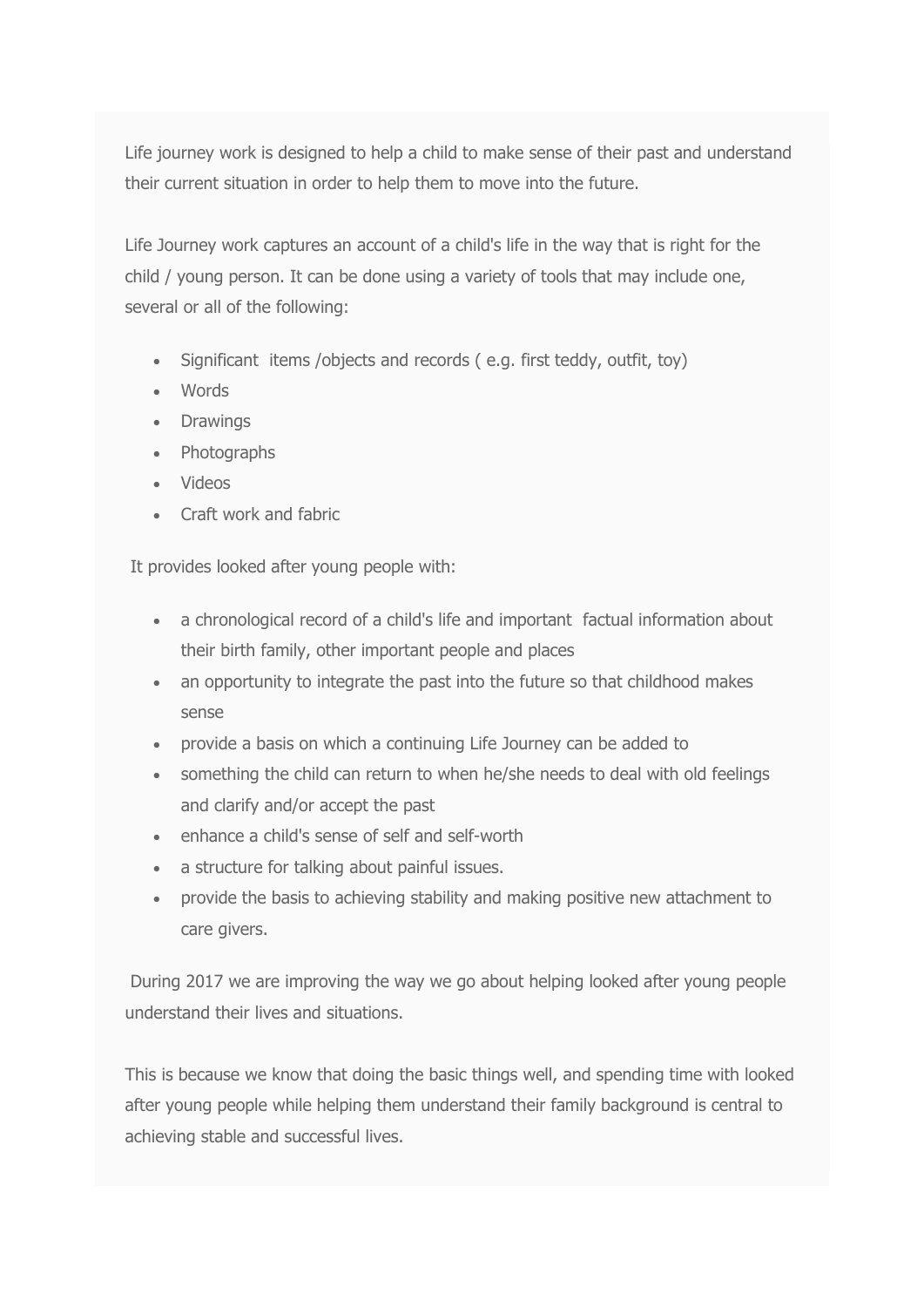During 2016 a Cwm Taf citizen panel of children who are looked after made a short video which they called 'Lost and Found'. Young people told us the following (amongst other things):

- Things that would make it better included:-
- Photographs of myself as a baby (said by teenager)
- Life Story Work
- Explaining (to me) why I am looked after
- Talking to somebody else who is in the same boat ( also looked after)
- The young people told us that every young person who becomes looked after should have the following help:-
- Photographs of the place where you will live. Every foster carer should have a book so you know about them before you go there
- Meet the foster carer before moving to live there
- Have an explanation of what is happening so the young person can understand

Next Steps:

- During August 2017 we will conclude local practice guidance to establish best practice standards and guide the way things are done in Cwm Taf
- In August 2017 we will listen to looked after young people's views about what works in life journey work
- In August 2017 we will identify life journey practice champions
- In September 2017 we will evaluate the number of looked after young people who need new or update life journey work
- All children and looked after young people who become looked after from September 2017 will have life journey work commenced by their second review
- From September 2017 Independent Reviewing Officers will talk to young people who are looked after at their reviews about their life journey work and whether there is more that needs to be done
- Independent Reviewing Officers will be asked to see the life journey work to assist in maintaining high standards in this work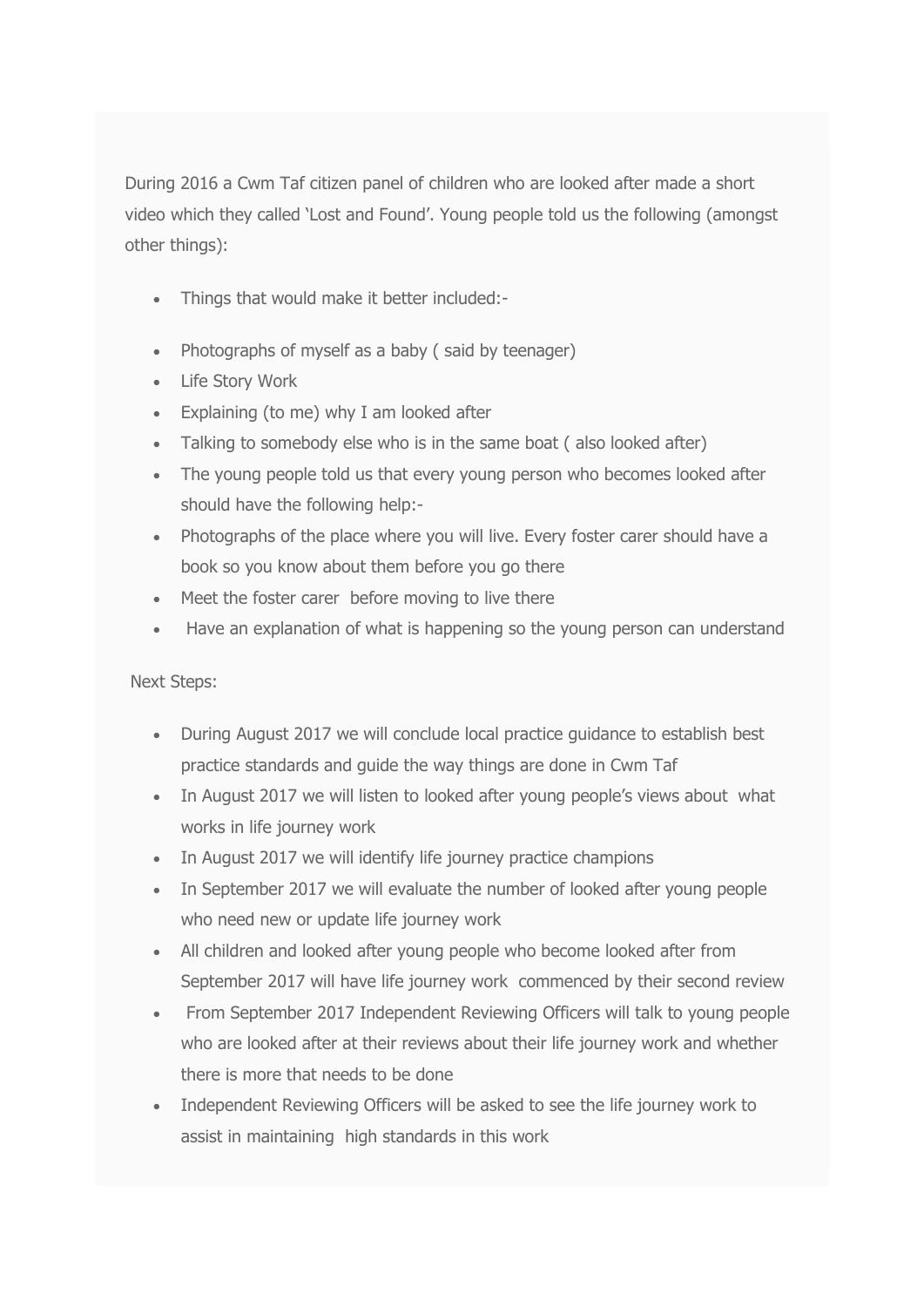- During the Autumn and Winter of 2017 AFA Cymru will provide training, and coaching to those involved in developing life journey work. This will include increasing familiarity with the practice tools that are available for this work
- In March 2018 we will evaluate all of this work and establish a plan to ensure that we continue to assist staff with this important work

### **Merthyr Tydfil Early Intervention Team**

Following a consultation with children/young people and their families, the existing 'Enhanced Children in Need Team' has been renamed the 'Early Intervention Team' (EIT). The team has been strengthened with the recruitment of two new social workers and a support officer. The team now operates with a senior practitioner, four social workers, one support officer and a team manager.

The focus of the team will be building the resilience of parents and families and give them the skills and confidence to provide a family environment in which children and young people can

The EIT Team will achieve this by:

- Becoming involved with Families at the right time
- Carrying out pre-birth assessments
- Accepting cases where proceedings or registration is assessed as likely but capacity for positive change is identified
- Delivering intensive care and support with research based interventions, achieved due to lower caseload sizes
- Co-produced care and support with the Merthyr Tydfil Family Centre
- Co-produced care and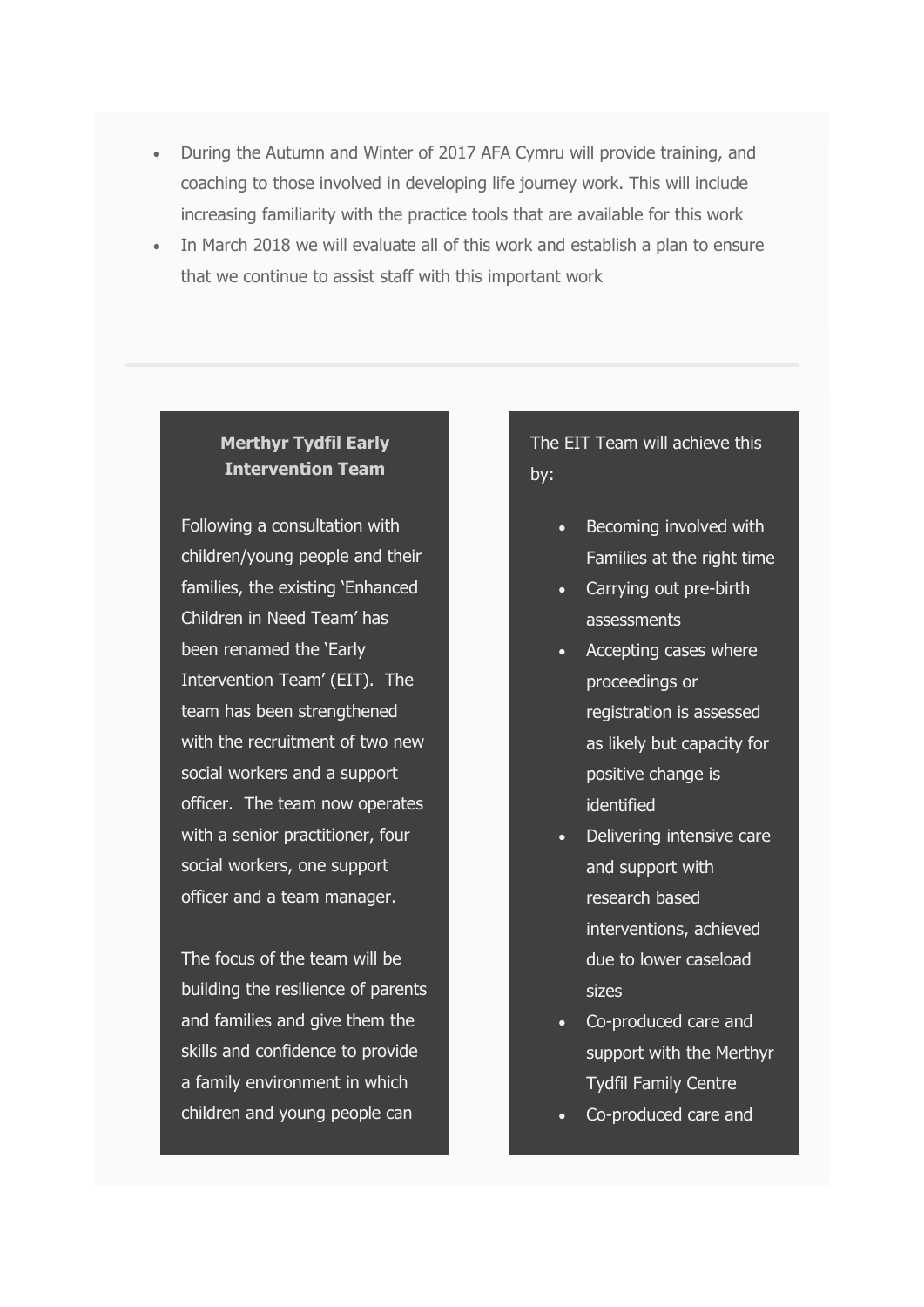thrive. This includes coproduced direct support when families are struggling, as well as developing and building capacity in families to manage change and difficulty themselves once professionals withdraw.

support with the IFST

- Effective use of tracking, monitoring and group supervision.
- Working closely with families and wherever possible ensuring they are partners in the planning and delivering of their services



## **Dementia Champion**

Jackie Neale, Service Manager for RCT Adult Safeguarding Team, has recently been appointed as the Dementia champion for the Safeguarding Board. She would like to draw your attention to a number of resources that are available on the Internet for anyone to find out more about living with dementia.

The first is the **[Alzheimer's Society website](https://www.youtube.com/user/AlzheimersSociety)** which has lots of information and some powerful videos of people who have the condition. People can also search **[Dewis](https://www.dewis.wales/)  [Cymru's database](https://www.dewis.wales/)** for services by putting in their postcode to see what's available in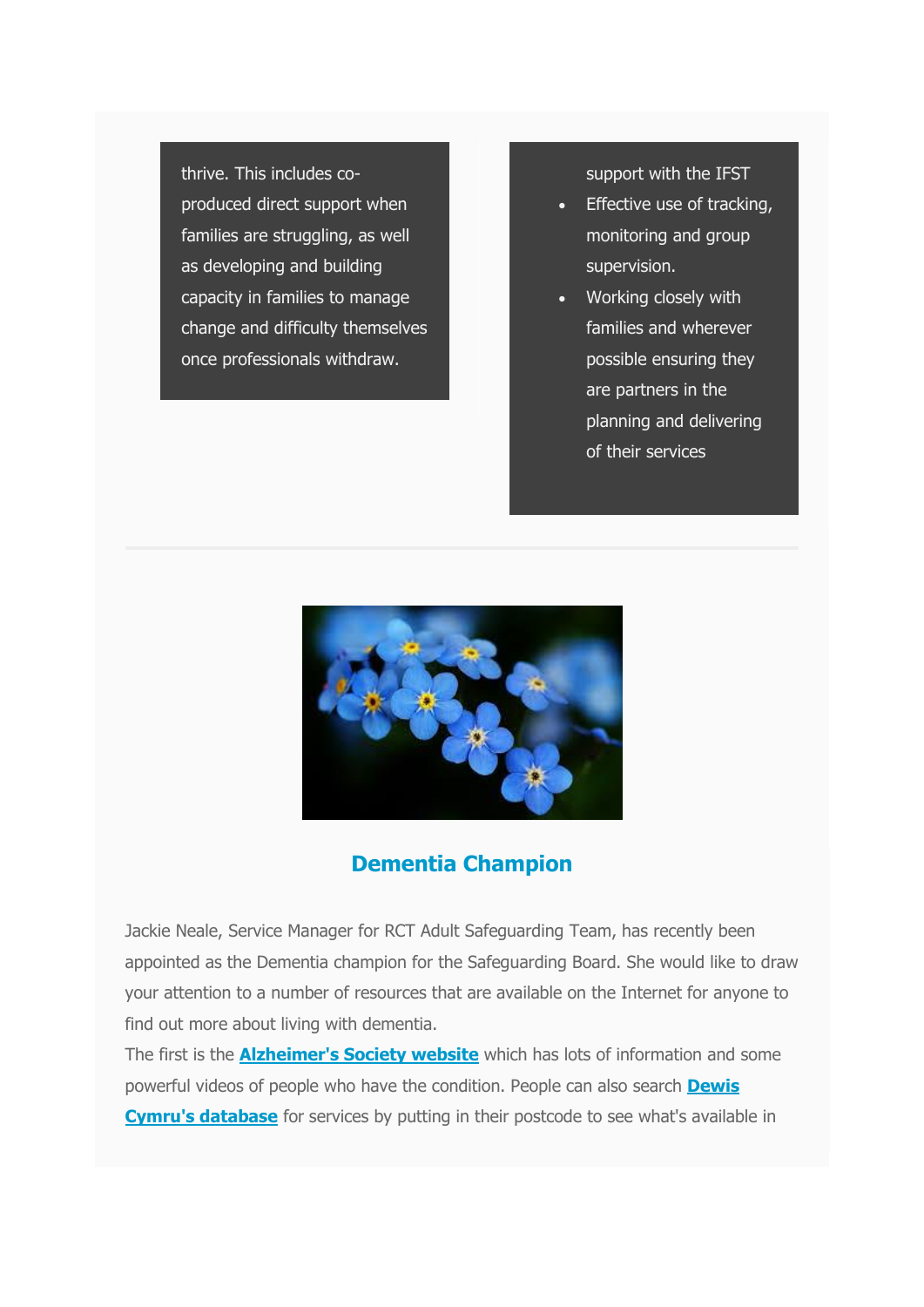their local community and council area.

For professionals, the **[Social Care Institute for Excellence](http://www.scie.org.uk/search?sq=dementia)** and the **[NHS Wales](http://www.wales.nhs.uk/healthtopics/conditions/dementia)  [website](http://www.wales.nhs.uk/healthtopics/conditions/dementia)** also have excellent resources.

People with dementia are especially vulnerable to all types of abuse and neglect because it becomes progressively harder for them to protect themselves. Often, the people who abuse or neglect people living with dementia are trusted individuals - family members, friends, health or social care professionals, but, sometimes, abuse is perpetrated by strangers. Sometimes, the abuse or neglect is intentional and positive action needs to be taken by agencies whose business it is to protect vulnerable people to call those individuals to account but sometimes, it is unintentional and needs to be addressed by education, support, skills training and, for family carers, with services to relieve some of the burden of their caring role.

We can all take steps whilst we're in good health or at an early stage once the condition has been diagnosed by planning ahead. The Alzheimer's Society has produce a useful booklet for planning ahead, which can be found [here](https://www.alzheimers.org.uk/download/downloads/id/3185/living_with_dementia_-_planning_ahead.pdf)**.**

### **What is WCCIS?**

**The Welsh Community Care Information System (WCCIS)** is a single information solution supporting the integrated delivery of innovative, personcentred community health and social care. WCCIS will allow local authorities and community health services to share care records and optimise services for citizens across Wales, as required by the Integrated Health and Social Care, Social Services and Well-being (Wales) Act 2014.

**WCCIS has many benefits, including:**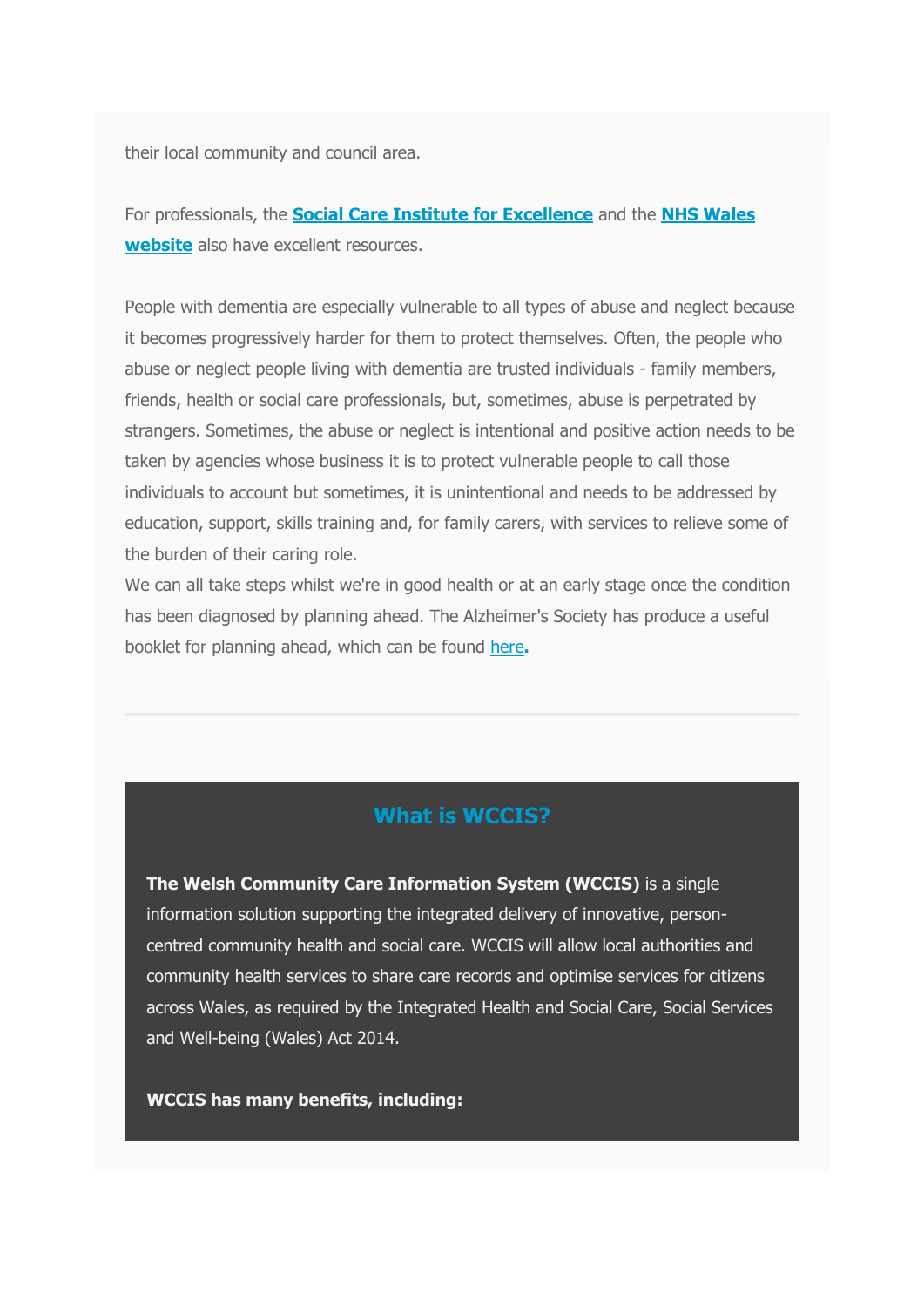- Person-centred care
- 24/7 access to records and information
- Integrated across health and social care
- Reduction in duplication of data capture
- Supports mobile working

**WCCIS went live in June 2017** for Merthyr Tydfil CBC and Cwm Taf UHB North SWIFT users

**The Go-Live date is April 2018** for Rhondda Cynon Taf CBC and Cwm Taf UHB South SWIFT users If you have any queries, concerns or suggestions, please contact the following:

**Merthyr Tydfil CBC: Email:** WCCIS@merthyr.gov.uk **Tel**: (01685) 725191

**Rhondda Cynon Taf CBC: Email:** WCCIS@rctcbc.gov.uk **Tel**: (01443) 444611

**Cwm Taf University Health Board Email:**  CTUHB\_WCCIS\_Implementation@wales.nhs.uk

All questions and suggestions will be responded to directly. FAQ's will be discussed in the Cwm Taf WCCIS Regional Group and published in the next edition of the Cwm Taf WCCIS Newsletter.

#### **Get involved in the development of the Cwm Taf Well-being Plan**

Under the Well-being of Future Generations (Wales) Act, the Cwm Taf Public Services Board is developing its Local Well-being Plan (by May 2018). The Wellbeing Plan will set out how public services in Cwm Taf will work with each other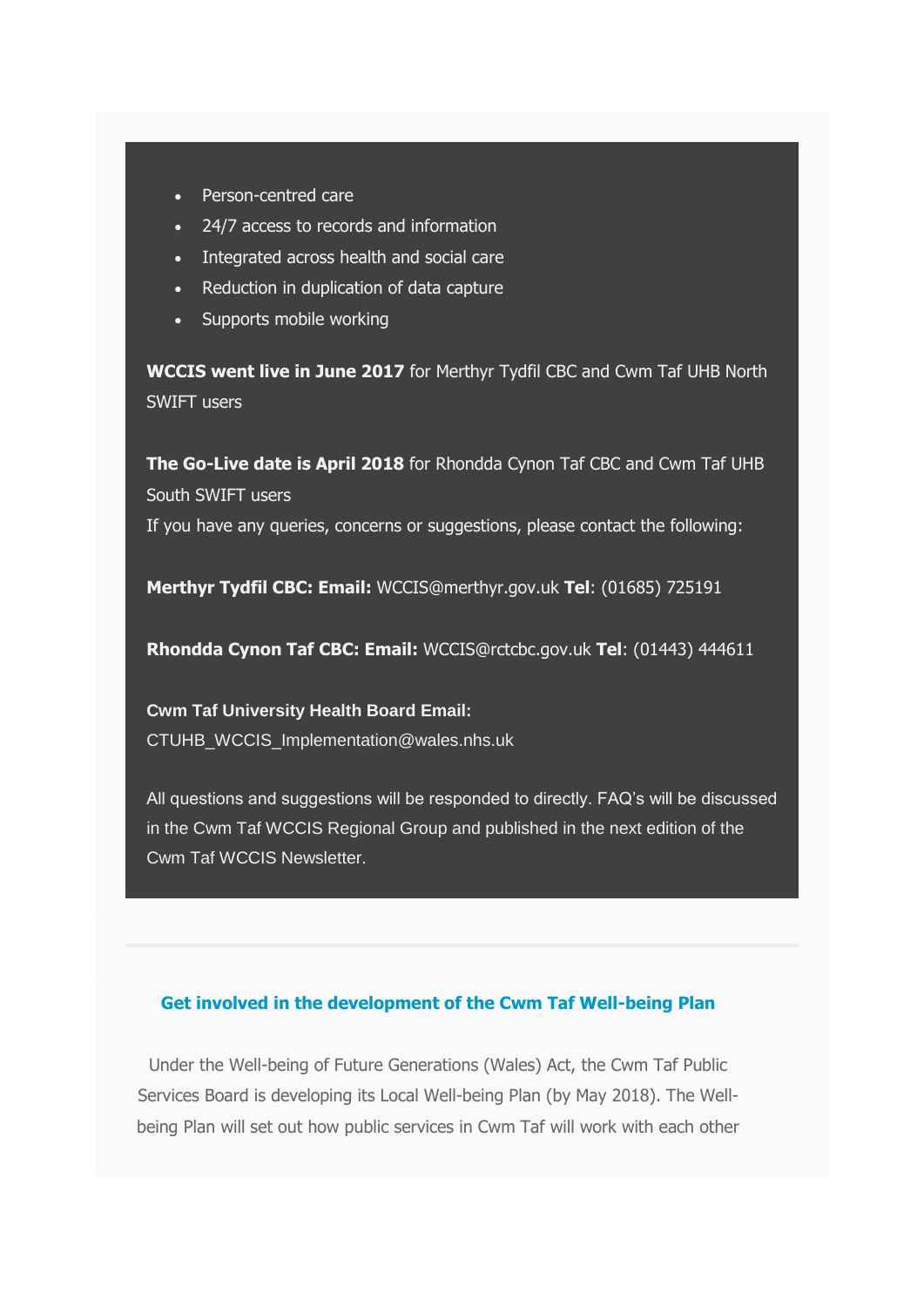and with communities to improve well-being.

The Public Services Board has produced a set of draft Well-being Objectives as a starting point and needs your help to make sure that the right things are being focused on. We want to look at what everyone has to contribute to improving well-being and what needs to change for this to happen.

It is not an easy conversation to have but an exciting one and we need your help to make sure that a wide variety of people get involved, if they so choose.

You can find out more about the draft Well-being Objectives and the opportunities to get involved in the conversation [here.](http://www.ourcwmtaf.wales/objectives)

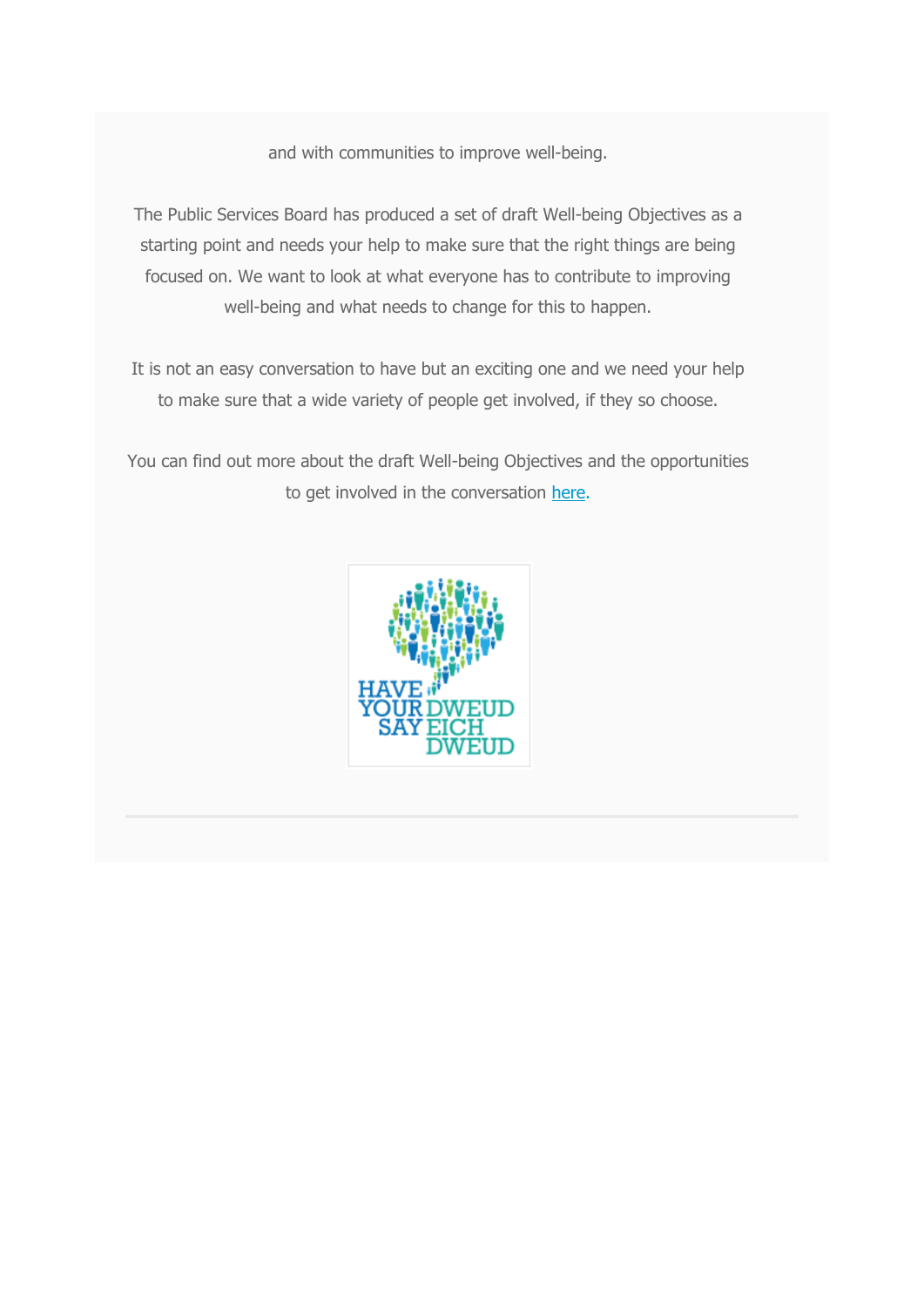

# **Women's Aid RCT – RISE Project**

We'd like to share a new project within the Children and Young People's team at WOMENS AID RCT. As of April 2017 we are now able (with Thanks to Children In Need funding) to provide support to children and young people within RCT who have witnessed or experienced Domestic abuse.

We can provide one to one support to children (parents do not need to be accessing WA-RCT scheme's) who are between the age 6-18.

Eligible criteria

- Young people who are victims themselves,
- Young people in unhealthy relationships
- Children/ Young People have witnessed domestic abuse at home.

Children will be individually assessed and will work towards a tailored support plan, reviewed 6 weekly.

Referral form is available via [info@wa-rct.org.uk](mailto:info@wa-rct.org.uk) or for more information you can discuss with the CYP team on 01443 400791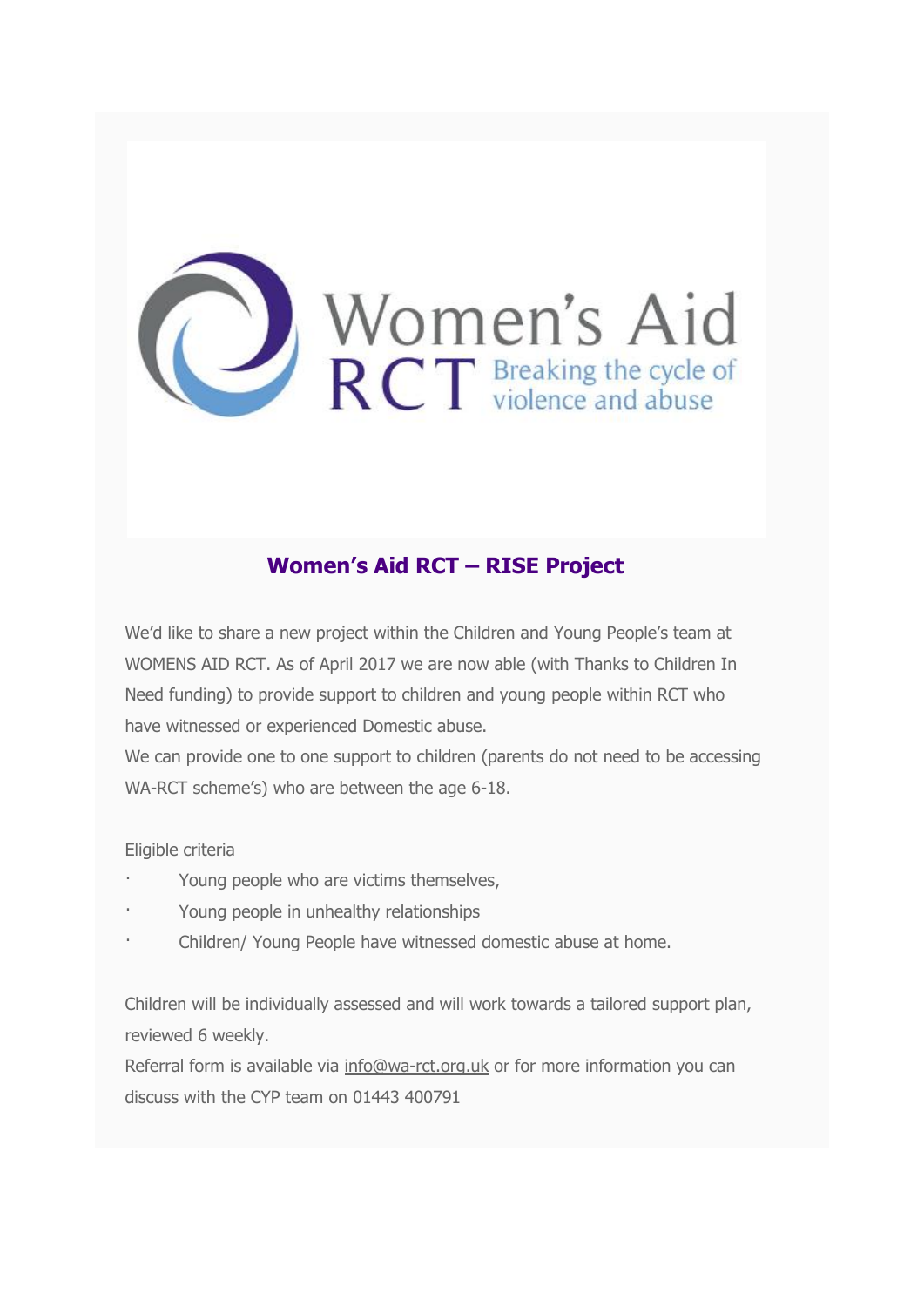## **Barnardo's Cymru Gwella Project Update**

The 3 year Gwella Project is now moving into its  $2^{nd}$  year. Over the past year, CTSCB's Gwella Project Practitioner has had ongoing responsibility for the local Child Sexual Exploitation (CSE) Action Plan, has completed a CSE Needs Assessment for the area and has assisted in setting up different processes to address the problem of CSE. Lots of training events have taken place for professionals working with children, both on the topic of CSE and regarding children who display Sexually Harmful Behaviour (SHB). Our Gwella practitioner has also been raising awareness in the community by creating leaflets for parents and licensed establishments and speaking to school children about the subject of CSE.

In the 2<sup>nd</sup> year of the project the primary role of the Gwella Practitioner will be to coordinate pilot case studies in the Cwm Taf area, utilising a prevention model, which has been in development over the past year. Cardiff University have completed a piece of research, which has informed this process. The aim of the model is to reduce the risk of Child Sexual Exploitation (CSE) and Sexually Harmful Behaviour (SHB), at an early stage. The focus of the pilots will be children aged 5-11 who meet certain criteria, which has been guided by both this research and practice experience within Barnardo's. The pilots will be evaluated by Cardiff University following their completion, and findings will be disseminated amongst practitioners during the  $3<sup>rd</sup>$  year of the project.

For more information about the Gwella project please contact the CTSCB Gwella Practitioner: Rhiannon.wright@barnardos.org.uk

## **Challenging Cases**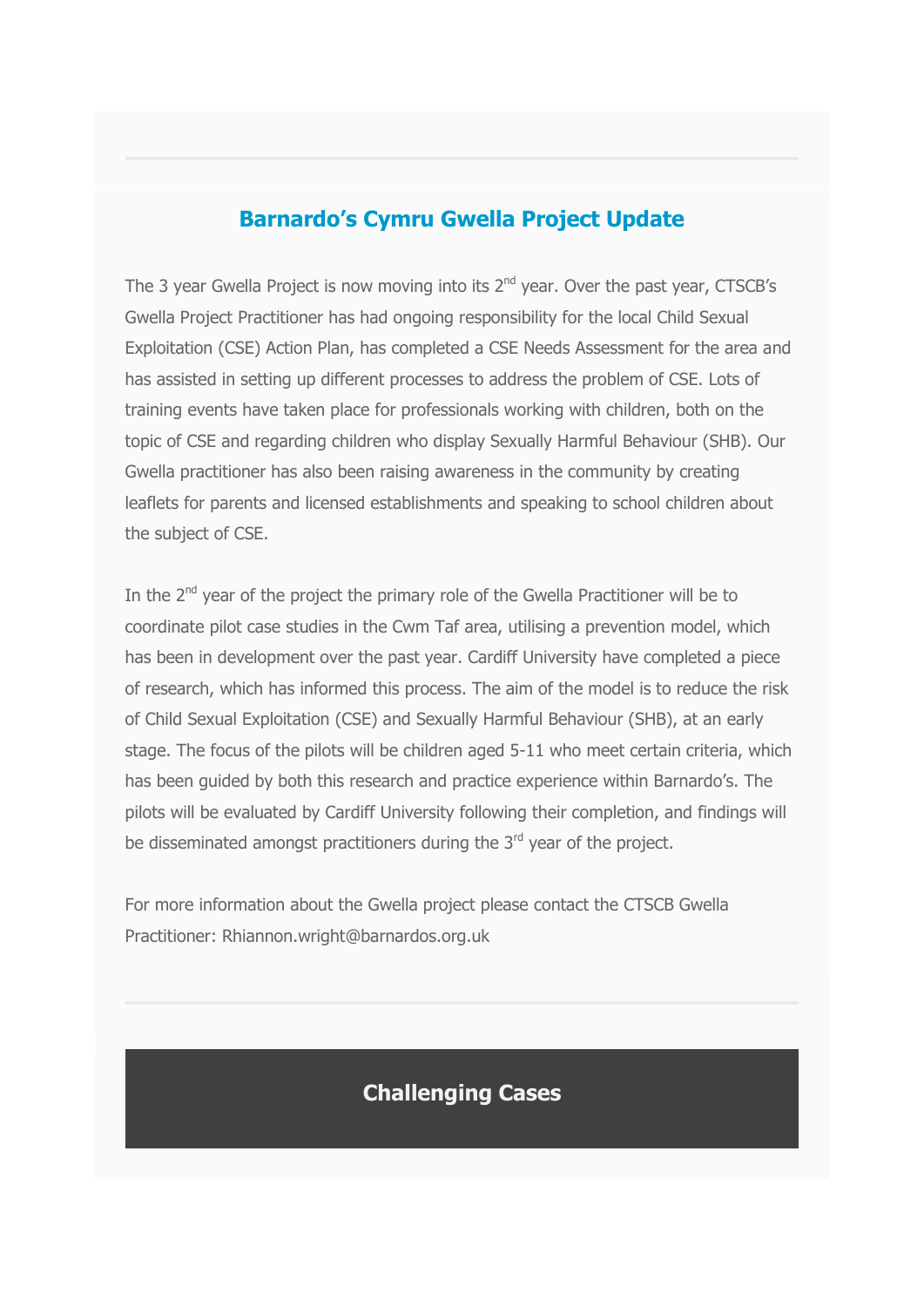The Cwm Taf Safeguarding Board Website has recently launched its Challenging Cases page. This page aims to provide practitioners with guidance on the process to be followed in cases where a Child Protection Care and Support Plan is not reducing the risk to a child or young person, living in the Cwm Taf area (Rhondda Cynon Taf and Merthyr Tydfil) who is on the Child Protection register.

This may include children and young people who are at risk of child sexual exploitation or those who are putting themselves at risk through their own behaviour.

This protocol and assessment tools can be applied at any stage during the Child Protection process, at any point of involvement and regardless of the length of time the child has been on the register.

The protocol does not replace the current All Wales Child Protection Procedures but should be used to provide guidance in identifying and assessing possible risks to children and young people and to reduce the risk of harm to the lowest reasonably foreseeable level.

The page can be accessed **[here](http://www.cwmtafsafeguarding.org/children/professionals/challenging-cases)**.

#### **Modern Slavery and Human Trafficking**

A21 have released a series of powerful video resources to raise awareness of Modern Slavery;

[Can You See Me Now? \(TAXI\)](https://www.youtube.com/watch?v=MYipy-PMw-o)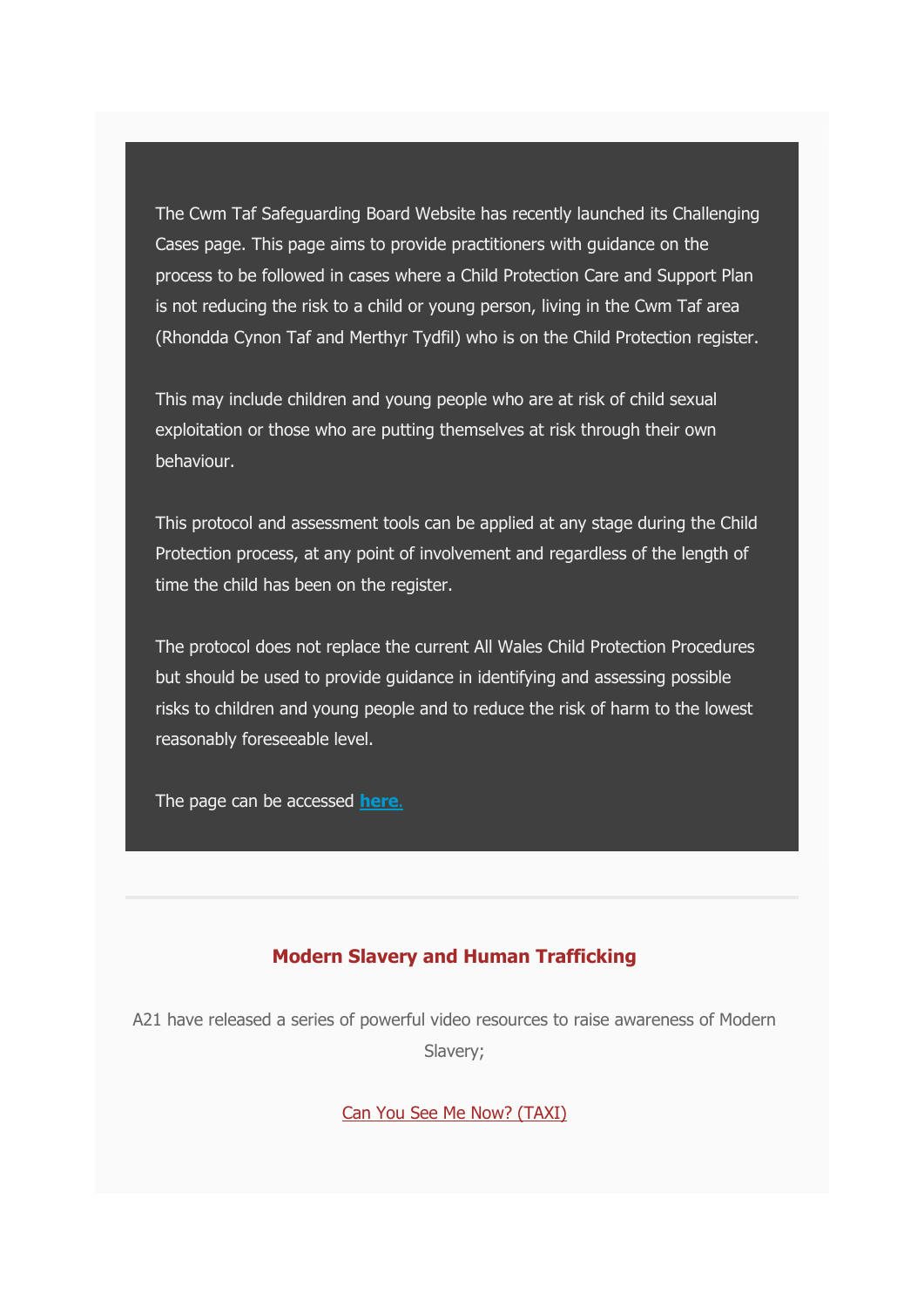[Can You See Me Now? \(NAIL BAR\)](https://www.youtube.com/watch?v=2mGENaiaumw)

[Can You See Me Now? \(CAR WASH\)](https://www.youtube.com/watch?v=yAMd2mC3FJA) 

To find out more information visit their website [here.](http://www.a21.org/)



### **Multi Agency Safeguarding Hub**

The MASH Operational Committee carried out a comprehensive accommodation review with recommendations for all agencies within MASH. Accommodation alteration works are subsequently in place to expand and improve MASH accommodation by autumn 2017.

A multi-agency evaluation of MASH process maps was completed with an agreed joint approach for amendments and improvements.

A thresholding review / screening pilot of children's referrals into MASH was undertaken, which led to the proposal for a Cwm Taf single thresholding approach to be developed in 2017/18.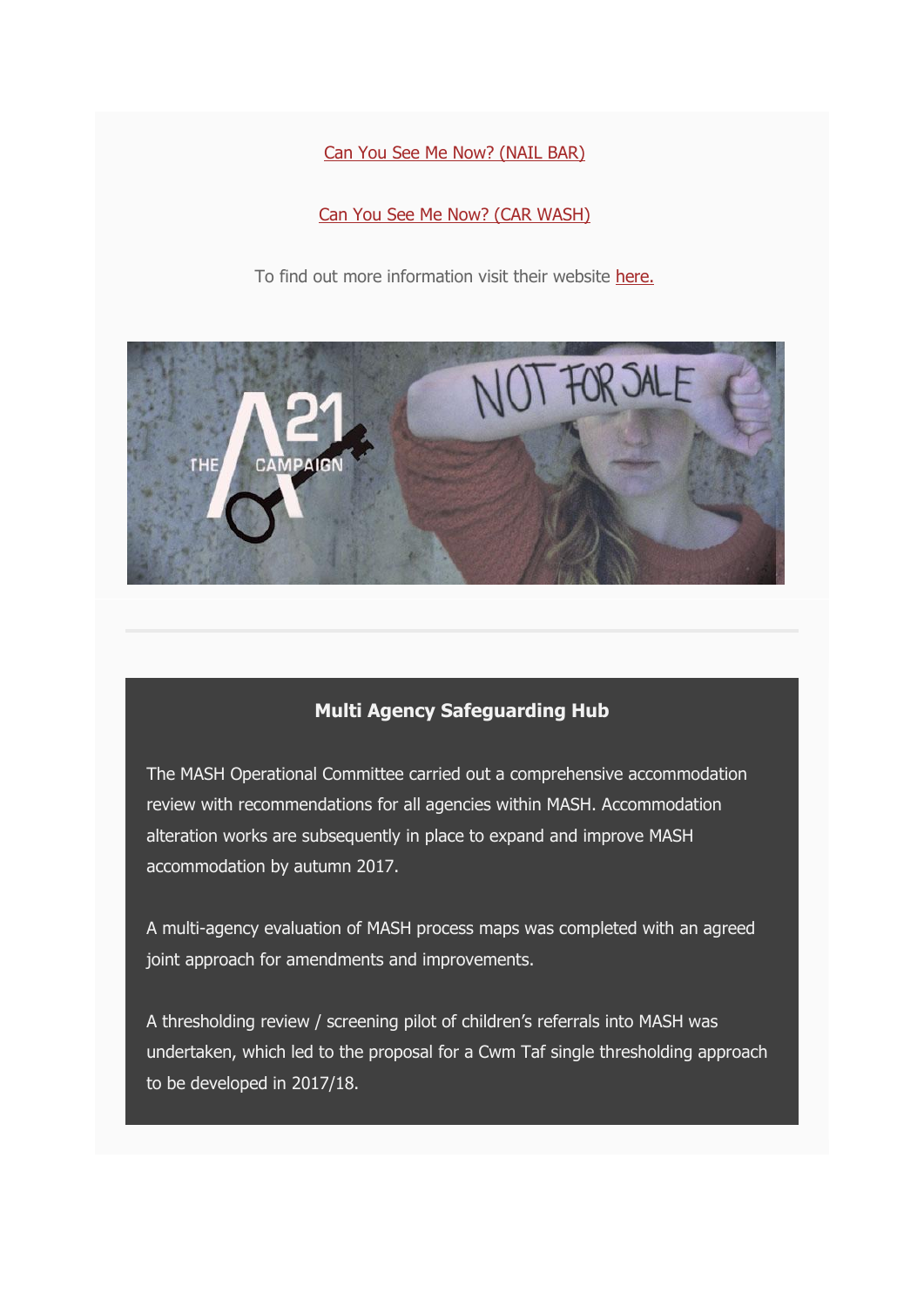# **Recently Reviewed Policies**

- Managing Adult Large Scale Safeguarding Investigations enhances multi-agency communication, co-ordination and ensures availability of appropriate resources when large scale abuse is suspected. Monitoring data will be made available in the 2017/18 Annual Report
- Protocol for the Management of Self Harm in the Community supports the implementation of the Strategy for the Reduction of Suicide and Self Harm by Young People in Rhondda Cynon Taf and Merthyr Tydfil by providing information for professionals about how to manage disclosures or suspicions of self harm in children and young people
- Schools Child Safeguarding Policy further amendments incorporated to support safeguarding in schools
- Guidance and Information for Foster Carers and Kinship Carers when an Allegation has been made against you - to support foster carers and kinship carers
- Protocol for Responding to Challenging Cases who are on the Child Protection Register - provides practitioners with guidance on the process to be followed in cases where a Child Protection Care and Support Plan is not reducing the risk to a child or young person

These policies are available to view or download online **[here](http://www.cwmtafsafeguarding.org/children/professionals/policies-and-procedures/)**.

**'Trust me' – new classroom resource package to help tackle extremism**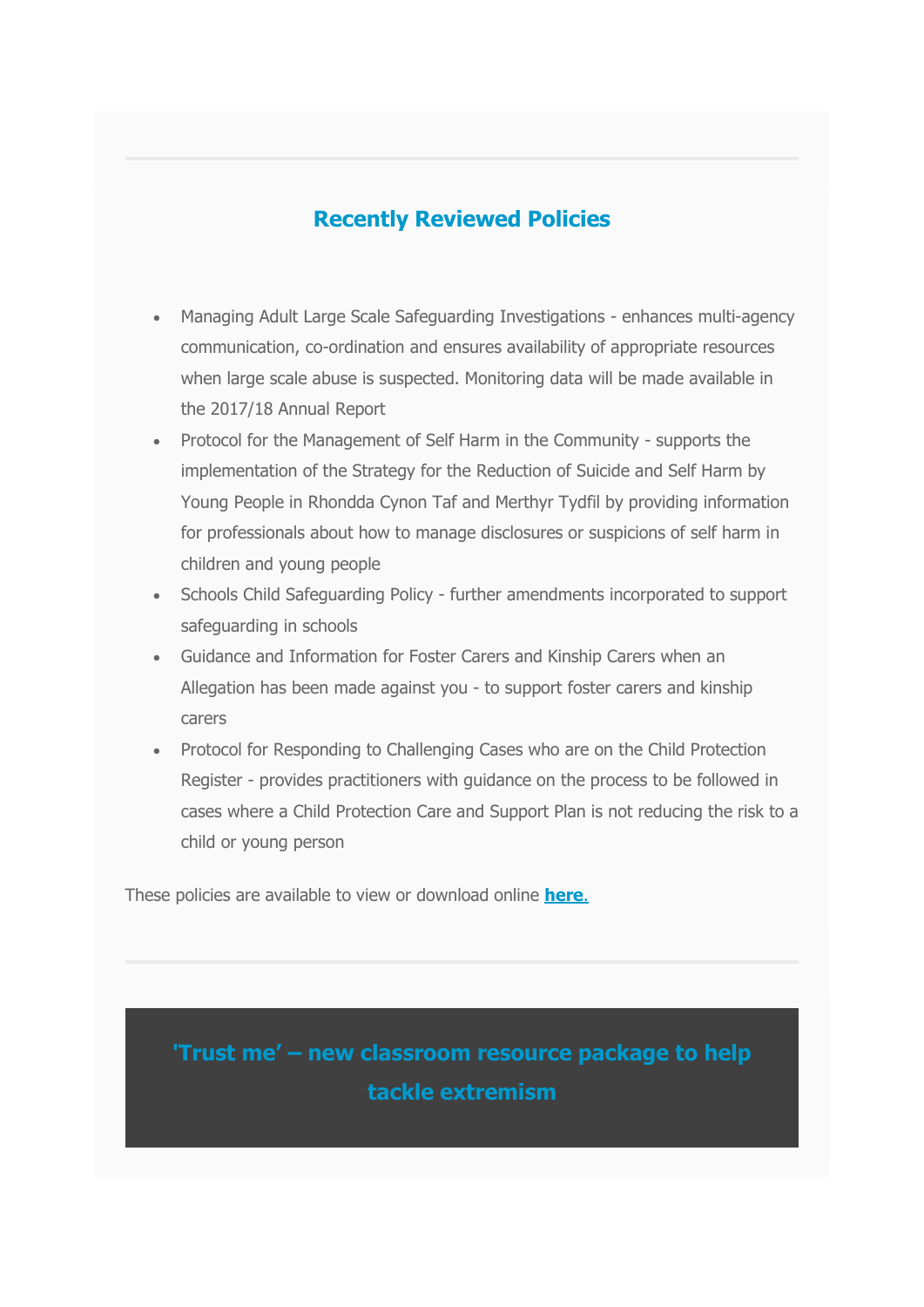A new bilingual resource - 'Trust me' is available for teachers in Wales. The resource has been designed and adapted by Childnet to support teachers in exploring critical thinking in an online context. Working with the Welsh Government, the 'Trust Me' resource has been created for teachers after hearing from schools that they wanted a resource which would start the conversations around extremism and extreme online content. The package contains lesson plans and guidance for both primary and secondary schools.

The resource is available [here.](http://www.childnet.com/resources/trust-me)

## **NSPCC - How Safe are our Children?**

The NSPCC has published a report providing an overview of Child Protection in the UK. The report sets out 20 different indicators. Each indicator looks at the question of 'how safe are our children?' from a different perspective. They also include historic data, to help track progress over time.

#### **This among other reports highlights some important key messages;**

- **Mental health concerns** featured in one in three contacts to ChildLine last year across the UK.
- There has been a **26 per cent increase in the number of recorded sexual offences** against children under 16 in Wales in the past year. These figures have more than doubled in the past decade.
- In 2015, the Internet Watch Foundation (IWF) identified and **worked with partners to remove 68,092 URLs confirmed as hosting child sexual abuse images** worldwide – a 118 per cent increase from the previous year.
- There has been an **increase of 114 per cent in the number of police-**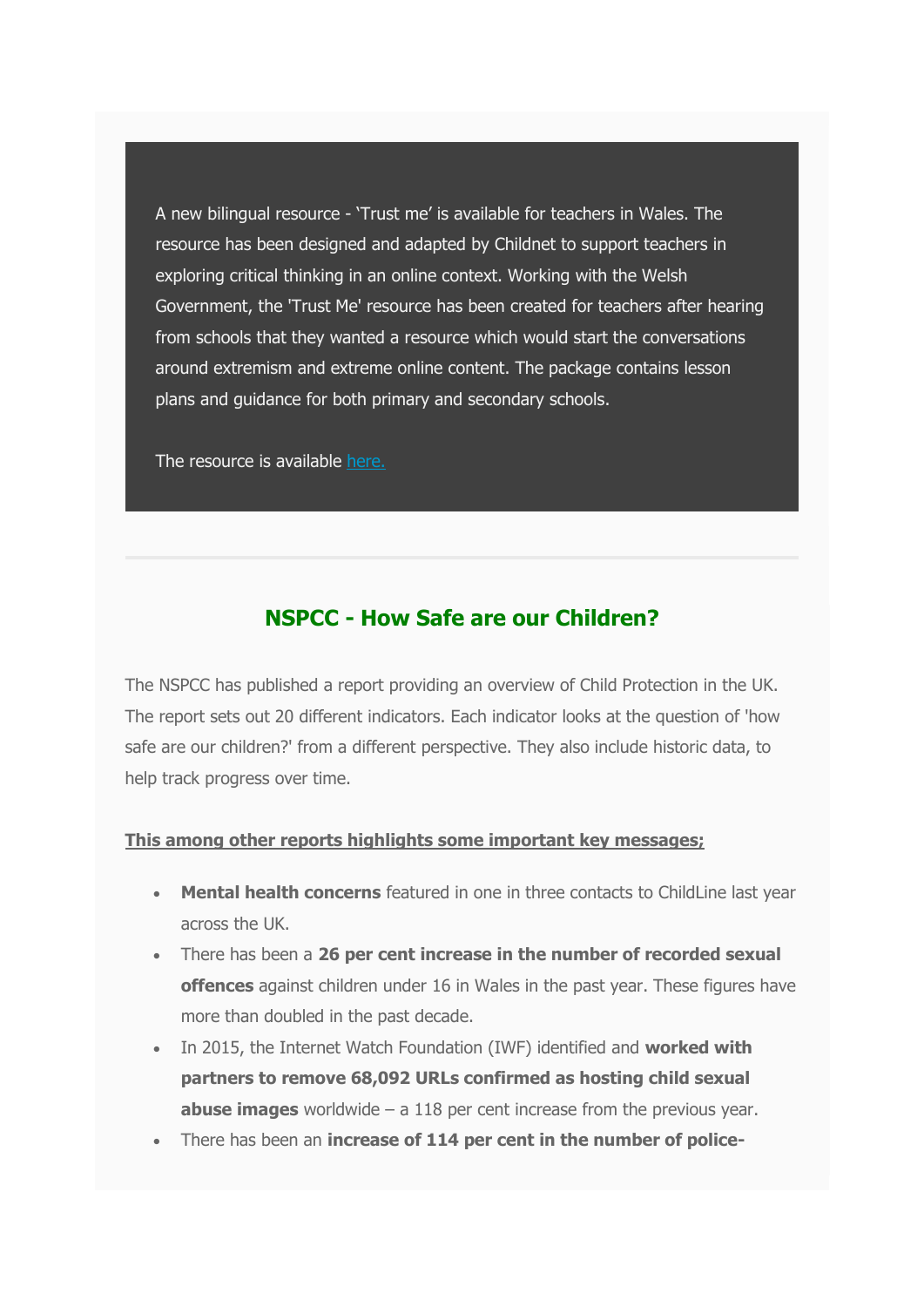**recorded offences for "obscene publications"** in Wales since the previous year.

- **Neglect remains the most common reason for a child to be placed on the child protection register** (CPR) in Wales: that's 40 per cent of registrations at 31 March 2015.
- **Numbers of recorded cruelty and neglect offences are at their highest in Wales for a decade.**

All partner agencies are encouraged to raise awareness of these issues and ensure that there are preventative measures in place to tackle abuse and neglect.

To read the full report click [here.](https://www.nspcc.org.uk/globalassets/documents/research-reports/how-safe-children-2017-report.pdf)

### **Deprivation Of Liberty Safeguards**

In March 2017 the Law Commission published its report and recommendations for a statutory framework to replace the Deprivation of Liberty Safeguards (DoLS) implemented in April 2009. Local authorities and local health boards in Wales are legally responsible for authorising the accommodation of people who have been assessed as lacking mental capacity to make a decision about their residence. This may be in a care home or hospital where it is believed that their care arrangements amount to a deprivation of their liberty.

As a result of a landmark ruling by the Supreme Court in 2014, the numbers of DoLS applications has significantly increased. The court also established the need for applications to the court of protection for all people living in similar circumstances, but outside of registered care homes or hospitals, in supported living or shared lives placements or in their own homes.

In many cases local authorities and health boards in Wales are failing to process all of the applications made or to make applications to the court. Community Care has recently